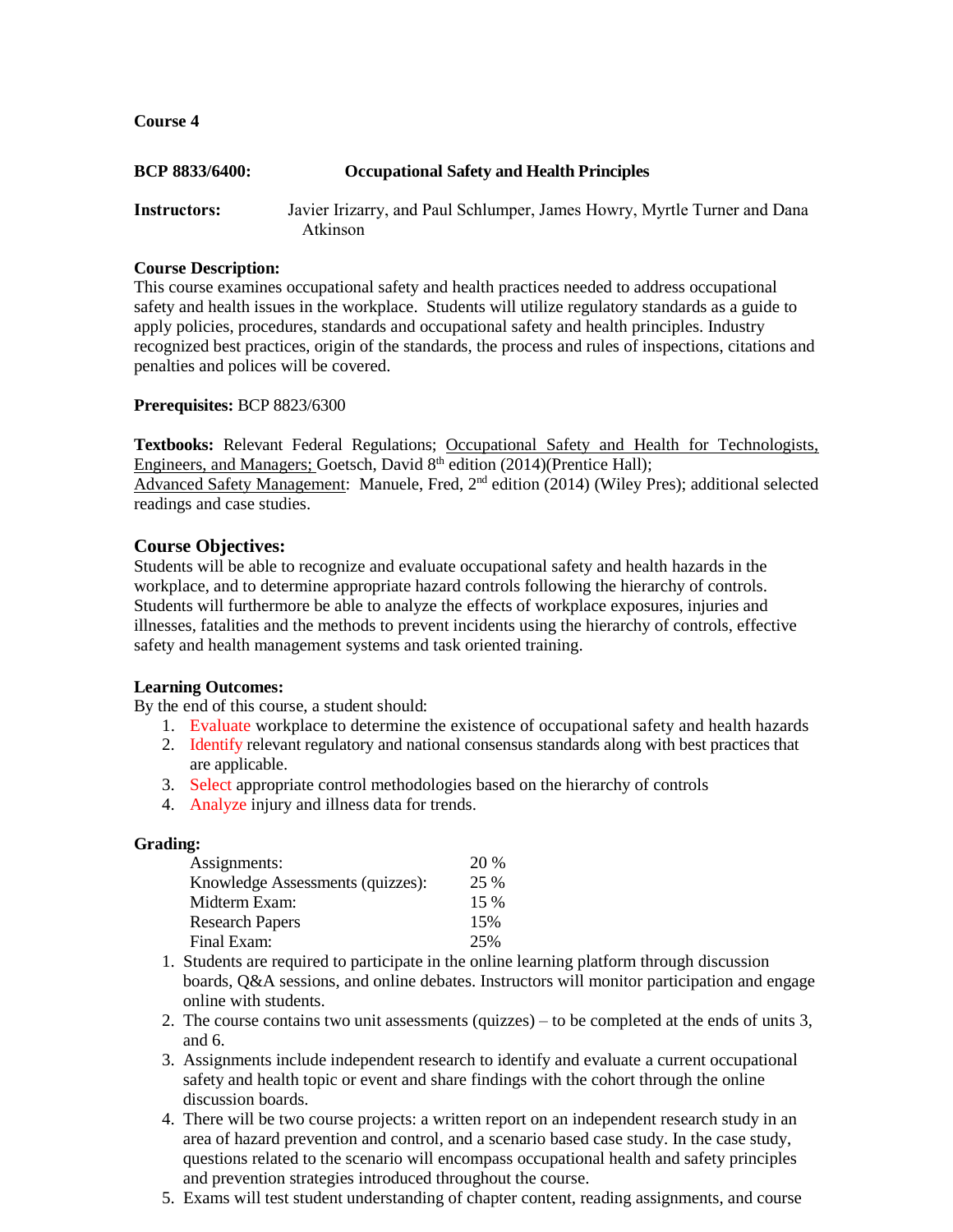instruction and will include a combination of true/false, fill-in-the-blank, short essay, and multiple choice

#### **Learning Accommodations:**

If needed, we will make accommodations for students with documented disabilities. These accommodations must be arranged in advance and in accordance with the Office of Disability Services (http://disabilityservices.gatech.edu).

#### **Academic Integrity:**

Students are encouraged to study together and collaborate on case studies, but each student must submit their own work unless the assignment is specifically structured as a group assignment/project. Any reference sources (including online sources) used to prepare written assignments must be paraphrased in your own words and cited. Students are to neither receive nor provide help to others during exams. Any student suspected of behavior in violation of the Georgia Tech Honor Code will be referred to the Office of Student Integrity. The Georgia Tech Honor Code is available on the Office of Student Integrity website [\(http://www.osi.gatech.edu\).](http://www.osi.gatech.edu)/)

# **Lectures:**

| <b>Week</b>    | <b>Topic</b>                                                                                                                                                                                                                              | <b>Assessments</b>                                                                                                                                                                                                                             |
|----------------|-------------------------------------------------------------------------------------------------------------------------------------------------------------------------------------------------------------------------------------------|------------------------------------------------------------------------------------------------------------------------------------------------------------------------------------------------------------------------------------------------|
| 1              | Introduction to occupational safety and health<br>regulatory bodies, research, requirements, and<br>industry best practices:<br>Department of Labor<br><b>NFPA</b><br><b>ANSI</b><br><b>NEC</b><br>Etc.<br>Goetsch, Chapter 1 & 4         | Students will be assigned case studies<br>that will require them to apply the<br>This will include<br>week's lectures.<br>analysis of hazards, application of<br>standards,<br>development<br>and<br>of<br>recommendations to control hazards. |
| $\overline{2}$ | <b>Hazard Recognition</b><br>Risk v. hazards<br>$\bullet$<br>Hazard assessment tools<br>Site assessments<br>$\bullet$<br><b>Job Hazard Assessments</b><br>Goetsch, Chapter 8<br>Manuele, Chapter 8                                        | Students will research an operational<br>issue/process and use analytical tools to<br>assess hazards reporting their process,<br>methodology, and outcomes in a<br>research paper.                                                             |
| 3              | Fire and Life Safety<br>Fire hazards<br>$\bullet$<br>Fire safety standards<br>$\bullet$<br>Life safety<br>$\bullet$<br>Prevention and control<br>Goetsch, Chapter 13                                                                      | Student will be required to research a<br>historic case study and the advent of life<br>safety codes reporting out their findings<br>in a research paper.<br>Quiz 1- Multiple choice quiz related to<br>information covered in units 1-3       |
| $\overline{4}$ | Hazard Control/Hierarchy of Controls<br>Substitution/Elimination<br><b>Engineering Controls</b><br><b>Work Practices</b><br><b>Administrative Controls</b><br>Personal Protective Equipment<br>Goetsch, Chapter 18<br>Manuele, Chapter 12 | Students will be assigned a case study<br>where they will be required to analyze<br>workplace hazards, assess their impact,<br>apply<br>appropriate<br>and<br>control<br>methodologies.<br>Midterm Exam                                        |